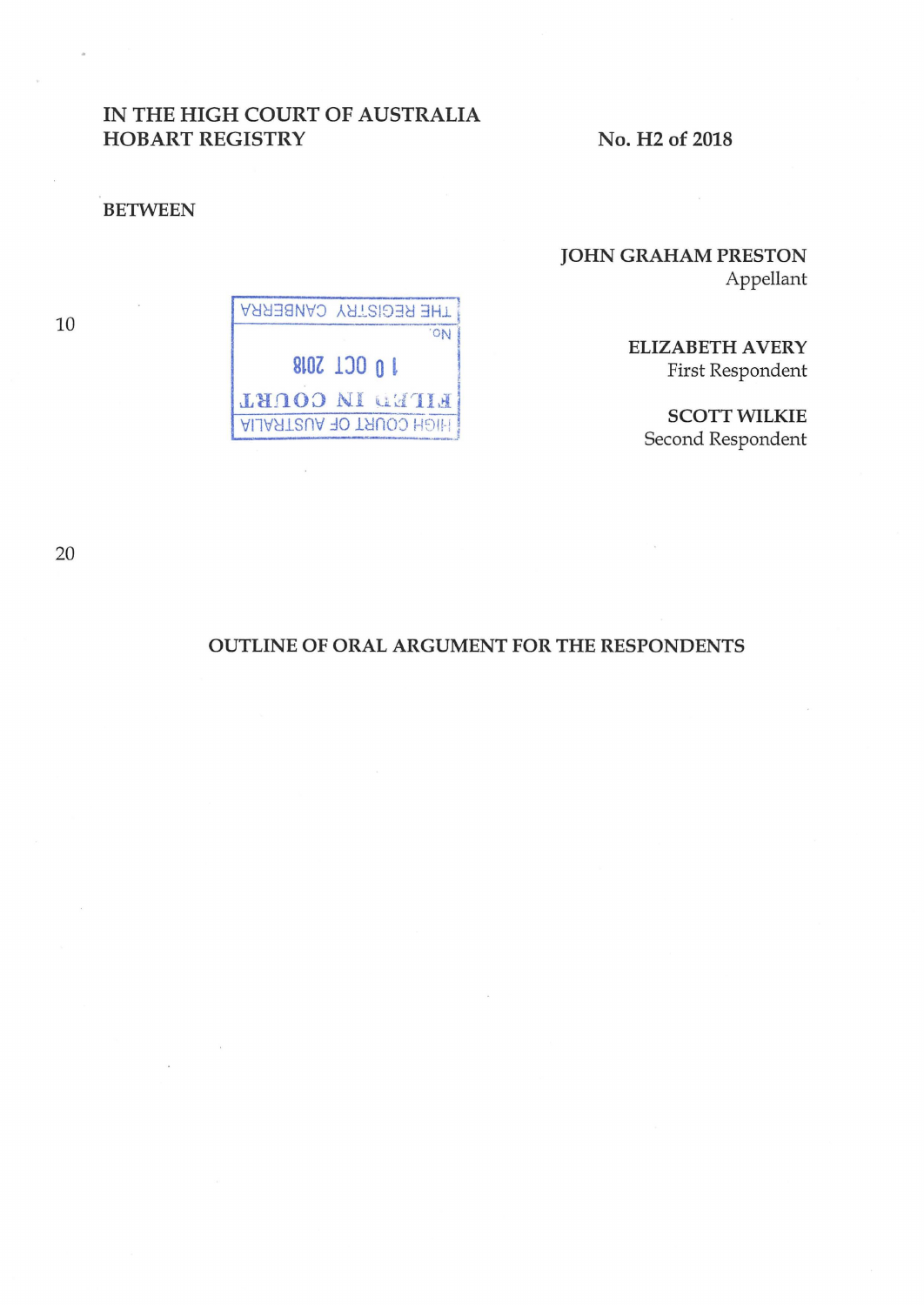## **PART I: CERTIFICATION**

This outline of oral argument is in a form suitable for publication on the internet.

#### **PART II: OUTLINE OF ORAL ARGUMENT**

#### **Construction of the Act**

- 1. Contrary to the appellant's submission, the respondents identify as the legislative 10 purpose the protection of safety and well-being, privacy and dignity of persons accessing premises where terminations are provided **[cf.,RS** [17], [47(2)] **Clubb R2S**  [34]; adopted by **RS** [67])
	- 2. The appellant's apparent inability to identify a purpose (beyond preventing 'discomfort') for the protest prohibition is surprising. A conventional search for legislative purpose may be understood, by text and context, including the statutory scheme and its history **RS** [28]. That admits questions of abstraction **NSW** [6-8] and whether the protest provision pursues only one purpose **RS** [48]
- 20 3. The protest prohibition is to be construed in the context of the *Reproductive Health (Access to Terminations) Act 2013* (Tas) ('the Act'), including the history of law of abortion, law reform and the mischief to which the prohibition was directed. Relevant contextual factors include the:
	- a. scheme of the Act, including decriminalisation, provision of termination services (including conscientious objections);
	- b. history of the debate about abortion, including protesters targeting areas adjacent to clinics; [RS34-40] *Clubb* **R2S** 14, 15.
	- c. advances in medical knowledge and changes in societal attitudes to abortion and women's reproductive health; **RS** [42]
- 30 d. decriminalisation of abortion; **RS** [44]
	- e. lack of adequate laws to protect women seeking to access terminations; **HRLC**  [29ff].
	- 4. Mens rea was not the subject of a ground of appeal and was not an issue before the court below. The elements of the offence and mens rea will be addressed cf., **AS** 35,37
	- 5. It is certain that it is not a purpose of the protest prohibition to stifle political communication.

#### 40 **Breadth of 'protest'**

6. Protest is but one part of the conduct that s 9 seeks to prevent. Protest involves 'more subtle' conduct than besetting, harassing etc: the Act s 9(1)(a); *Clubb* **R2S** [9-11]. It captures what the Appellant contends are silent and peaceful protests; **RS** [40(2), 56, 59] *Brown v Louisiana* (1966) 383 US 131, 142 - and operates before any harm might potentially occur.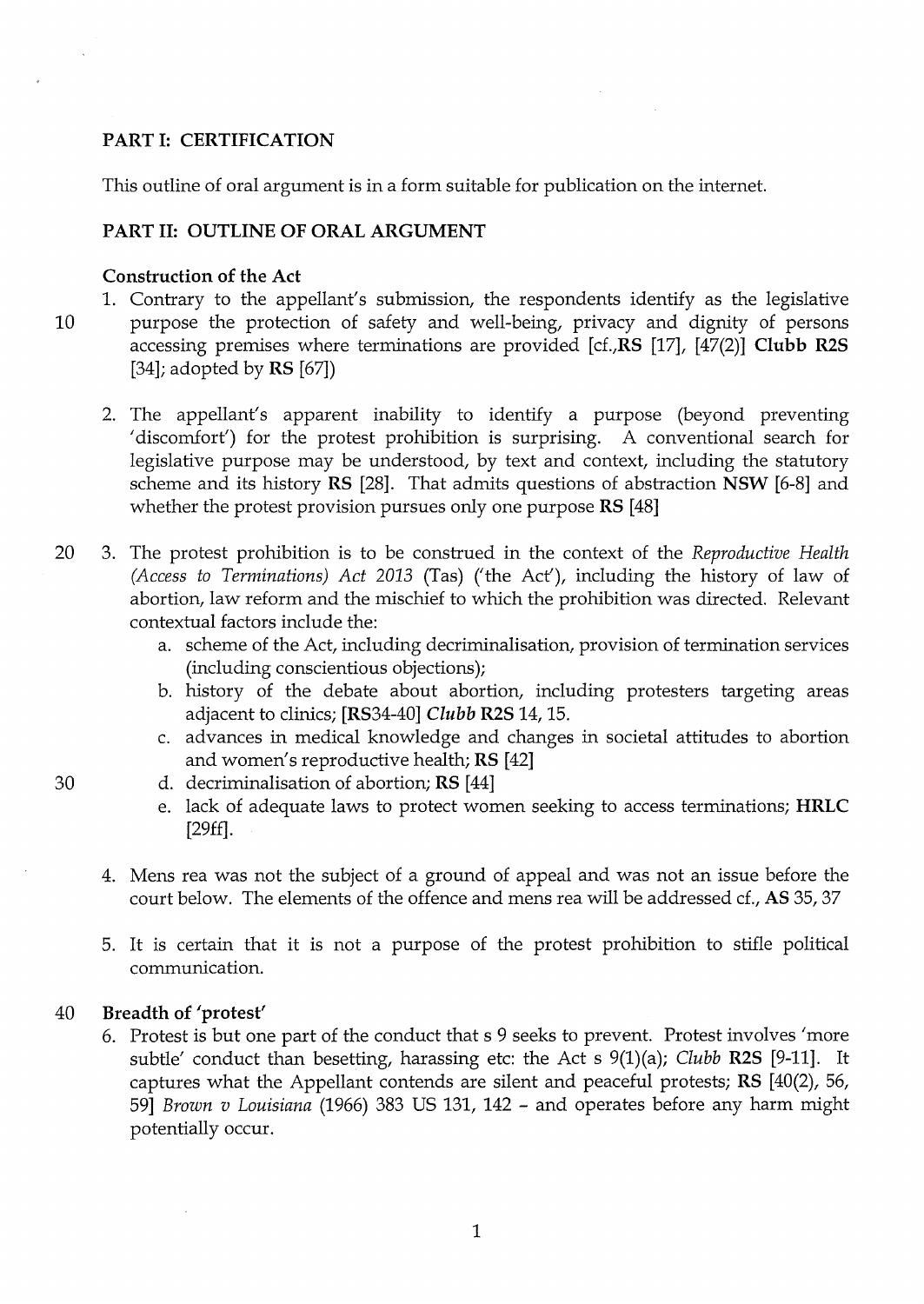7. The protest prohibition is also limited to those parts of the 150m zone in which the activity can reasonably be seen or heard by a person accessing or attempting to access a termination clinic. The magistrate was right to find that it applied to a hypothetical person 'doing just that' **CAB** 32.19. The common law of 'attempts' does not assist construction. cf., **AS** 43, **RS** 20-23; *TPC v Tubemakers* (1983) 47 ALR 719, 737.

#### **Constitutional Facts**

- 8. The facts of the present case are insufficient to permit the Court to conclude that the Appellant was making a political communication or at least one that is capable of
- 10 protection by the implied freedom. To the contrary, the appellant was intent on delaying, or dissuading would be entrants to the clinic from a termination procedure. **RS** [48-50].
	- 9. The facts do not raise the communication above general communication. They do not disclose someone willing to listen, or a matter that was likely to affect the free choice of electors. **RS** [49]; **FM** 196-7; 201-2.

#### **Burden**

- 10. If there is a burden on the implied freedom, it should be identified and calibrated at the
- 
- 20 beginning of the inquiry: **Cth** [5], *Clubb:* **Cth** [22ff] **R2S** 6.5; **SA** 9ff. [ 11. Contrary to the appellant's submissions, **AS** [42,44(b), 48] the protest prohibition is not
	- discriminatory: **RS** [64-66], textually, or in its practical effect.
	- 12. The protest prohibition is incremental in respect of other conduct that may not lawfully take place within the 150m zone: *Brown v Tasmania* [2017] 91 ALJR 1089, [188], [397-398, 410-411, 419-420]. Because a protest must be capable of being seen or heard the prohibition will respond to the circumstances, including the physical environment. It captures subtle conduct that may affect potential entrants to a clinic: **[RS** 61, 62].
- 30
- 13. It is tailored to achieve the purpose of keeping protesters at a sufficient distance to prevent them from being seen or heard by entrants to a clinic. A protest targeted at changing abortion law and policy can just as easily and effectively be conducted outside the spatial ranges permitted by the Act, without the effects that the Act seeks to prevent: **RS** [55, 62].

### **Justification**

14. The purposes of the protest prohibition are legitimate in the interests of an ordered society: **RS** [68ff]. By formulating the purpose merely to deter 'discomfort' the 40 appellant elides a consideration of the true purpose to which there must be a connection cf., **AS** [78, 94]. The true purpose reveals a rational target for the protest prohibition. By this means, protesters are unable to construct an environment in which they are able to deter or to cause distress to potential patients as well as clinic staff: RS [71]; *R v Lewis* (1996) 139 DLR (4th) 480, 497-8 [51]-[52]; *R v Spratt* (2008) 298 DLR (4th) 317, 335-336 [68]